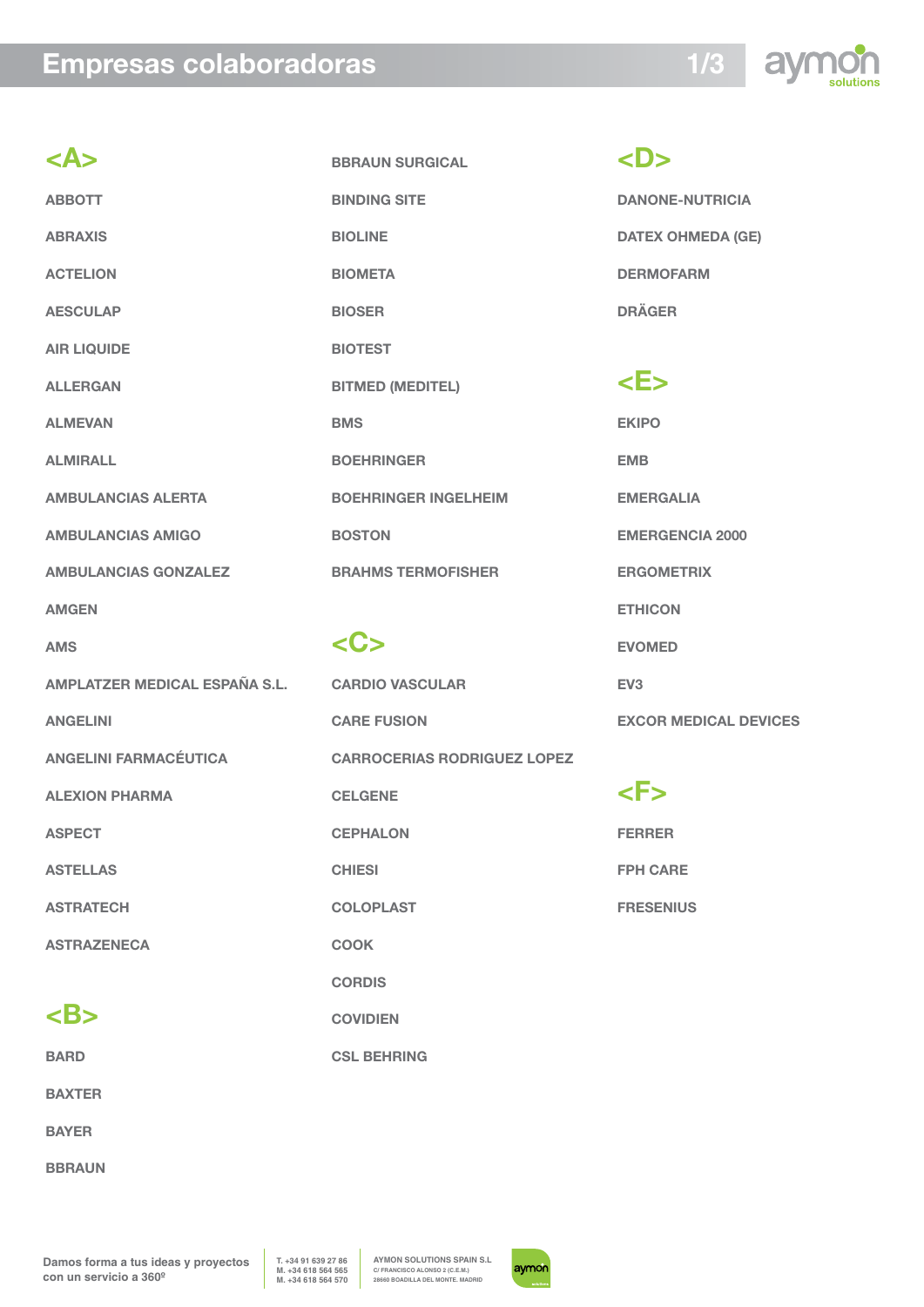### **Empresas colaboradoras**



### **<G>**

**GE HEALTHCARE GENÓMICA GENZYME GILEAD GORE GRIFOLS GRÜNENTHAL GSK GYNECARE** 

# **<H>**

**HARLAN HEALTH IN CODE HELIANTHUS MEDICAL S.L. HELICOPTEROS DEL SURESTE HITACHI HOLOGIC HOSPAL HOSPIRA <I>**

**IC NEURONIC INTERSURGICAL ITURRI IZASA**

### **<J>**

**JANSSEN JOHNSON & JOHNSON JUSTE <L> LAERDAL** 

**LEO FARMA LILLY**

**<K> KARL STORZ** 

### **<M>**

**MAQUET MASIMO MATACHANA MC INFORTECNICA MEDA PHARMA MEDICAL SIMULATOR MEDTRONIC MEISA DEFENSA Y TRANSPORTE S.L. MENARINI MERCK SERONO MILTENYI BIOTEC MMS MONTESAR MSD**

**MUNDIPHARMA**

#### **MUTUA MADRILEÑA**

**<N>**

**NEUROLINE NIHON KOHDEN NOVARTIS NOVONORDISK NSC NYCOMED**

### **<O>**

**OCTAPHARMA OLYMPUS OPTOMIC ORGANON ORION**

### **<P>**

**PALEX PALL PANQUIMICA PFIZER PHARMA MAR PHILIPS IBERICA PIERRE FABRE PRESURGY PRIM PULSION**

avmor